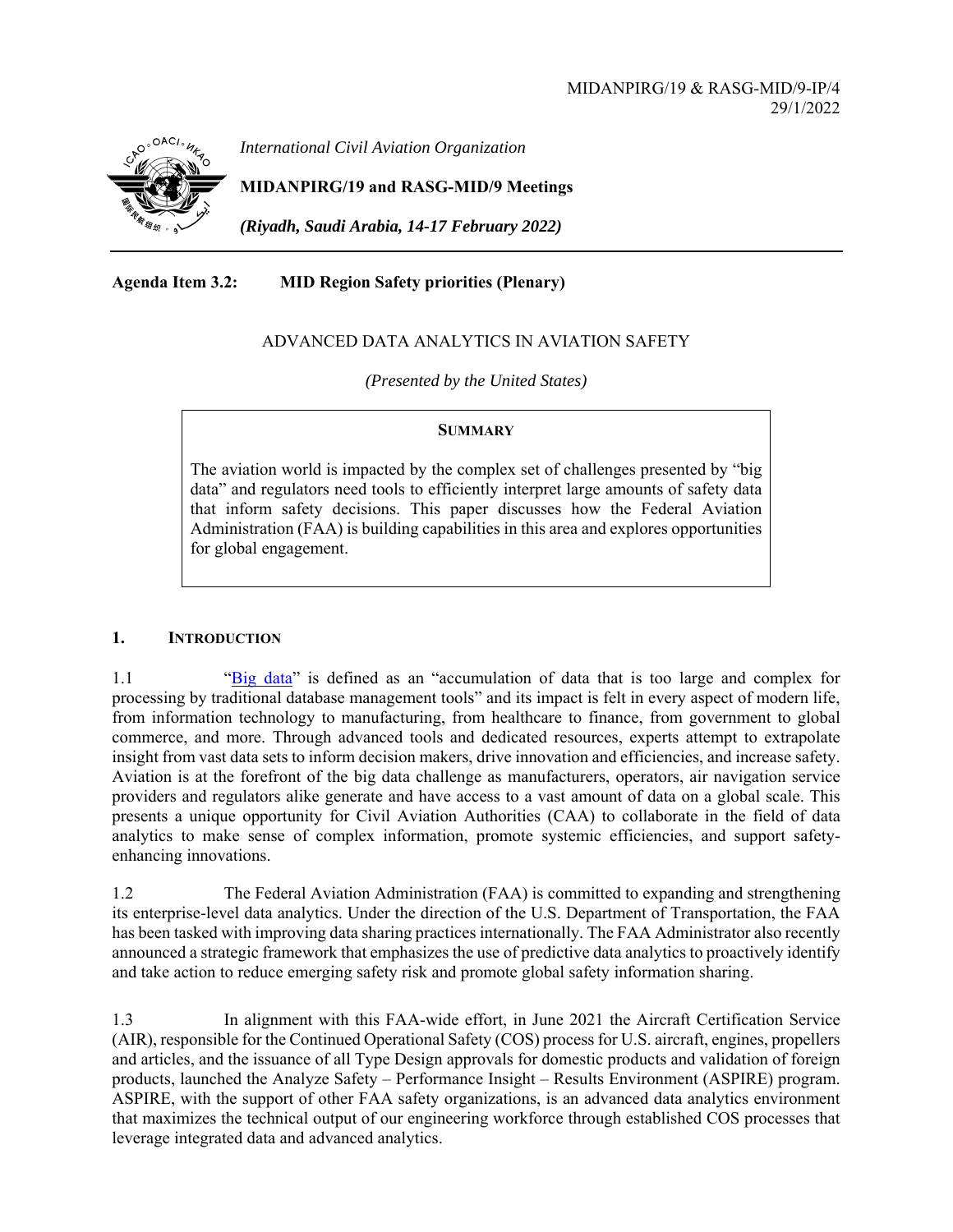# **2. DISCUSSION**

2.1 In April 2019 the U.S. Secretary of Transportation announced the formation of a "Special Committee to Review the Federal Aviation Administration's Aircraft Certification Process." The Committee's findings highlighted gaps in the FAA's ability to ingest and analyze data, recommending that the FAA "expand its engagement, policies, technical assistance, and training efforts to foster higher international safety standards and practices for aircraft certification, operations, and maintenance," and further "propose to the International Civil Aviation Organization (ICAO) the sharing of operational data internationally, to enhance safety initiatives."

2.2 ICAO Standards and Recommended Practices harmonize global aviation safety and provide a guiding framework for the development of national regulatory requirements. ICAO Annex 8, Airworthiness of Aircraft, emphasizes safety data collection and analysis in the oversight of aircraft and continuing airworthiness:

- a) ICAO Annex 8 requires that a State of Design (SoD) manage the type design they oversee by issuing Mandatory Continuing Airworthiness Information (MCAI) when the national authority identifies an unsafe condition. The ICAO Airworthiness Manual states that a SoD shall transmit such MCAI to applicable States of Registry (SoR) for the affected product. It further states that a SoD shall ensure there is a system to address the information received from the SoR on faults, malfunctions, defects and other occurrences that might cause adverse effects on the continuing airworthiness of the aircraft. It also formalizes SoR responsibilities including, upon receipt of MCAI from a SoD, adoption of the information directly or assessment of the information and taking appropriate action to ensure the continuing airworthiness of the impacted aircraft in their registry; and
- b) ICAO Annex 19 provides the framework for a State Safety Programme (SSP) describes the components and elements that form a robust Safety Management System (SMS), including safety assurance measures based on data collection, analysis and exchange, data-driven targeting of oversight, and dissemination of safety information.

2.3 The FAA, as the U.S. aviation safety regulator, is responsible for both its domestic fleet as SoD and as the SoR for non-U.S. SoD aircraft. Many ICAO Member States bear SoR responsibility for U.S. aeronautical products on their registry. With the continuing expansion and globalization of aviation, both in manufacturing and operations, increasing amounts of U.S. products are operated outside of the United States. The FAA, as well as other CAAs, need to close the information gap created by the complexity of sharing large amounts of safety data internationally, and overcome proprietary data concerns that stifle the flow of safety data. By amplifying the role of data analytics and data sharing in aviation safety, Member States with SoD responsibilities would be able to better support fleets and products worldwide and SoR States would gain greater insights into regional/national COS issues.

2.4 Increased access to safety data, matched by the ability to interpret information and identify emergent safety issues, is essential to the FAA and other CAAs in fulfilling national regulatory requirements and enhancing global civil aviation safety as ICAO Member States. The FAA is taking concrete steps in augmenting, maturing and promoting its advanced analytics capabilities to meet both its domestic and international responsibilities.

2.5 At the core of ASPIRE lies a software platform that is capable of data preparation and integration of a variety of discrete data sources, both internal to FAA and external. For example, the platform already includes daily failures, malfunctions, and defects data per Title 14 of the Code of Federal